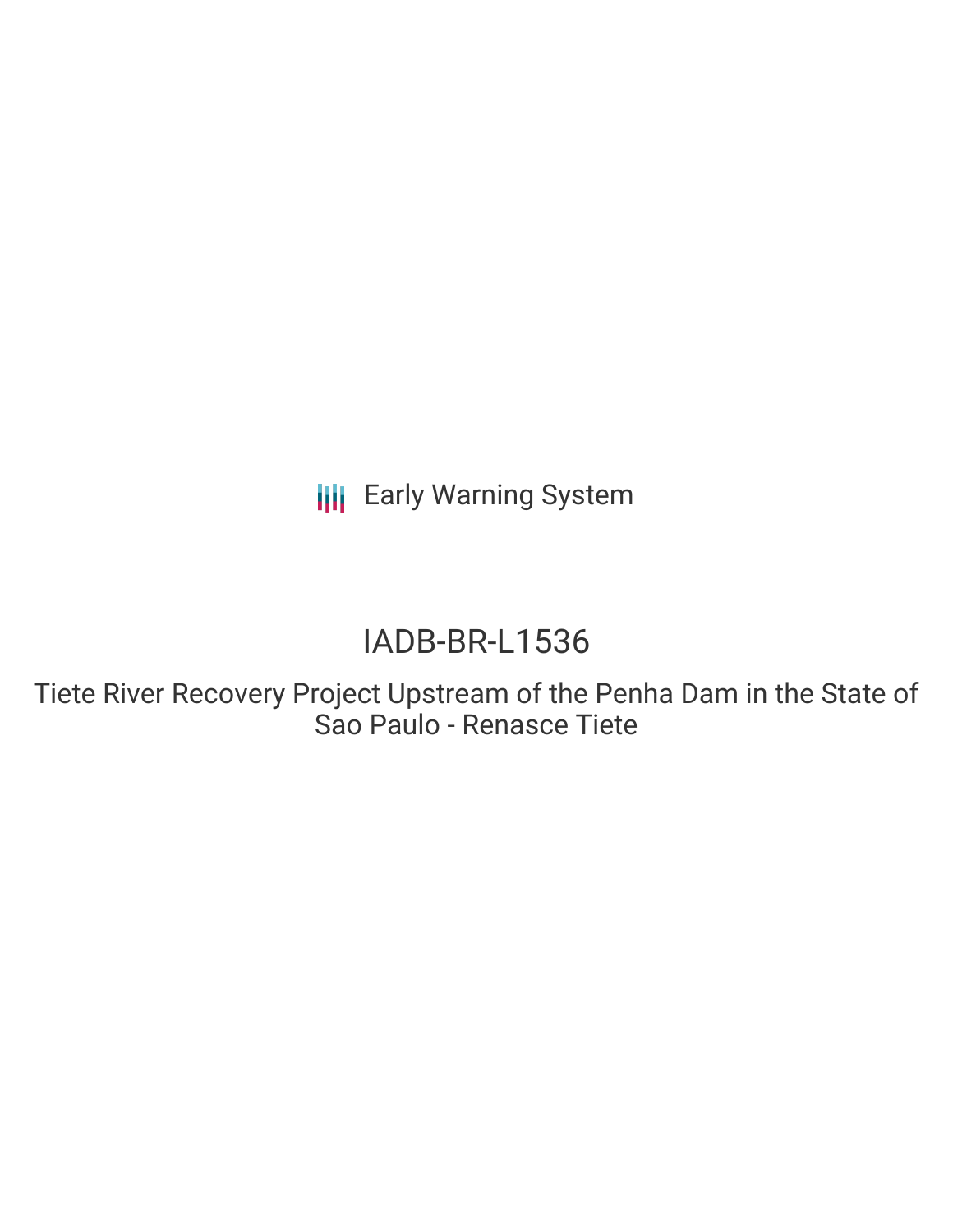

#### **Quick Facts**

| <b>Countries</b>               | <b>Brazil</b>                          |
|--------------------------------|----------------------------------------|
| <b>Financial Institutions</b>  | Inter-American Development Bank (IADB) |
| <b>Status</b>                  | Approved                               |
| <b>Bank Risk Rating</b>        | B                                      |
| <b>Voting Date</b>             | 2019-12-18                             |
| <b>Borrower</b>                | Government of Brazil                   |
| <b>Sectors</b>                 | Water and Sanitation                   |
| <b>Investment Type(s)</b>      | Loan                                   |
| <b>Investment Amount (USD)</b> | \$80.00 million                        |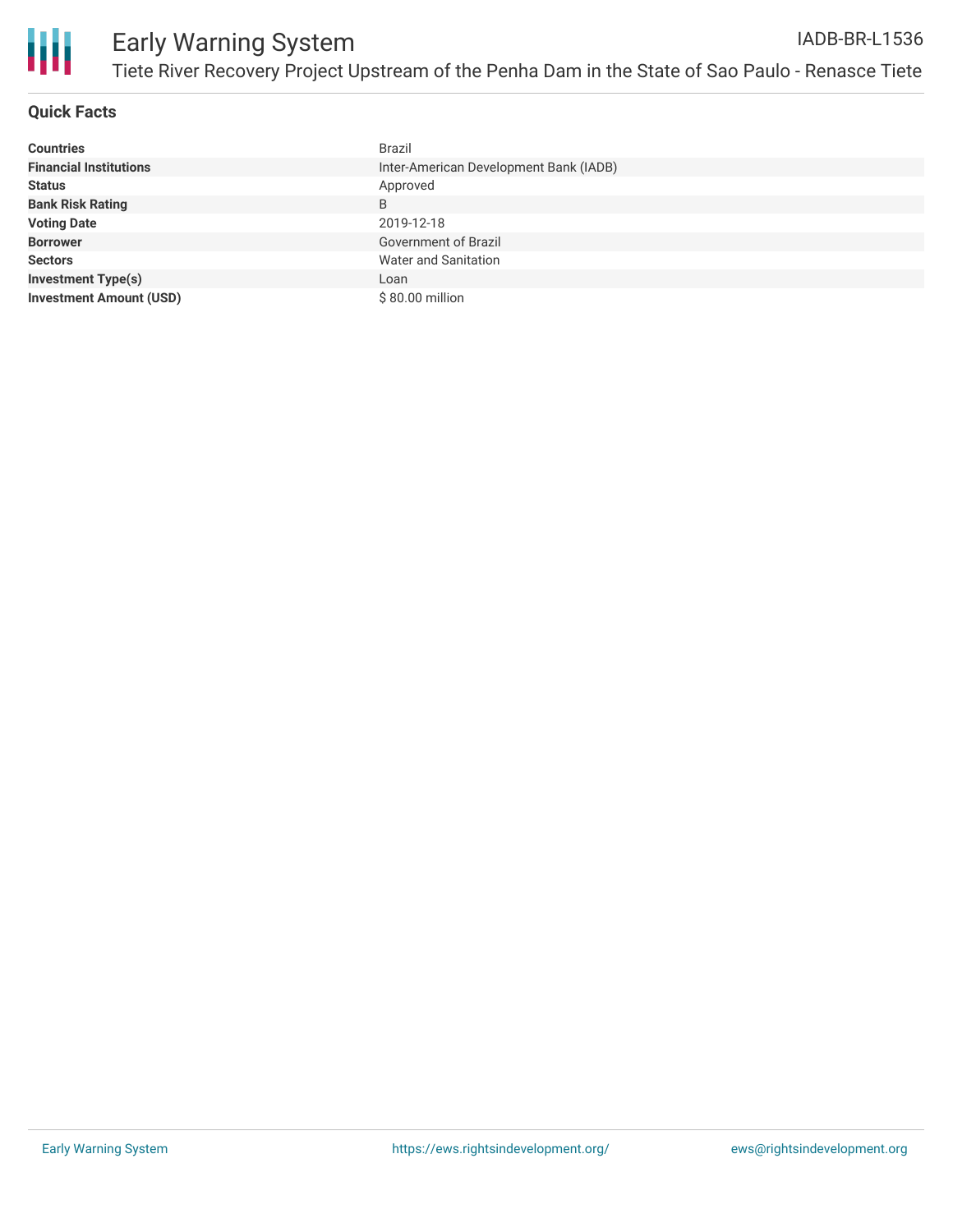

### **Project Description**

The objective of the program is to contribute to the recovery and preservation of the Tietê River. The specific objectives are: (i) recovery and preservation of the riverbanks; (ii) improvement of river water quality; and (iii) strengthening the management of the information of the DAEE and the management of the Salesópolis park with social participation.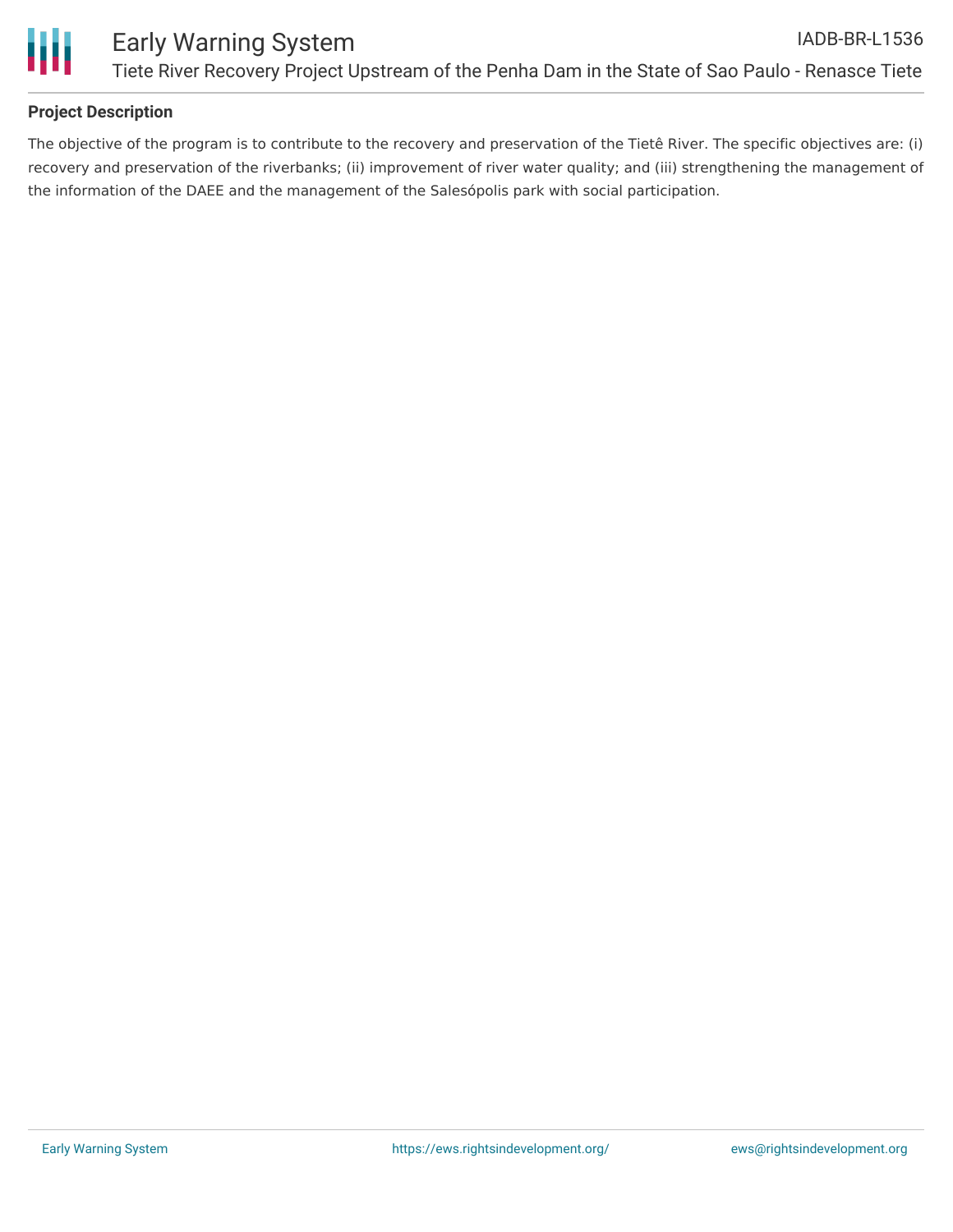

#### **Investment Description**

• Inter-American Development Bank (IADB)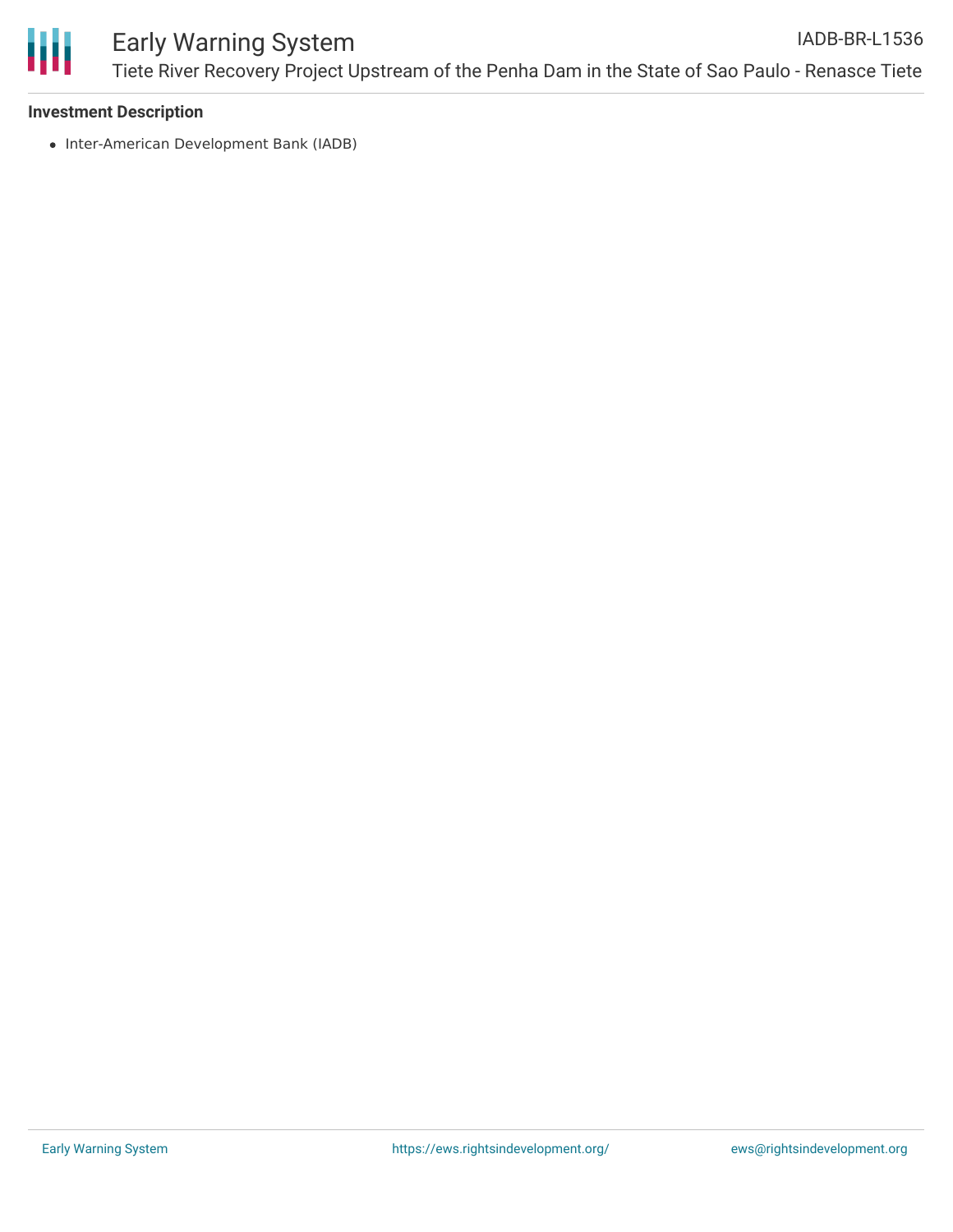

#### **Contact Information**

#### ACCOUNTABILITY MECHANISM OF IADB

The Independent Consultation and Investigation Mechanism (MICI) is the independent complaint mechanism and fact-finding body for people who have been or are likely to be adversely affected by an Inter-American Development Bank (IDB) or Inter-American Investment Corporation (IIC)-funded project. If you submit a complaint to MICI, they may assist you in addressing the problems you raised through a dispute-resolution process with those implementing the project and/or through an investigation to assess whether the IDB or IIC is following its own policies for preventing or mitigating harm to people or the environment. You can submit a complaint by sending an email to MICI@iadb.org. You can learn more about the MICI and how to file a complaint at http://www.iadb.org/en/mici/mici,1752.html (in English) or http://www.iadb.org/es/mici/mici,1752.html (Spanish).